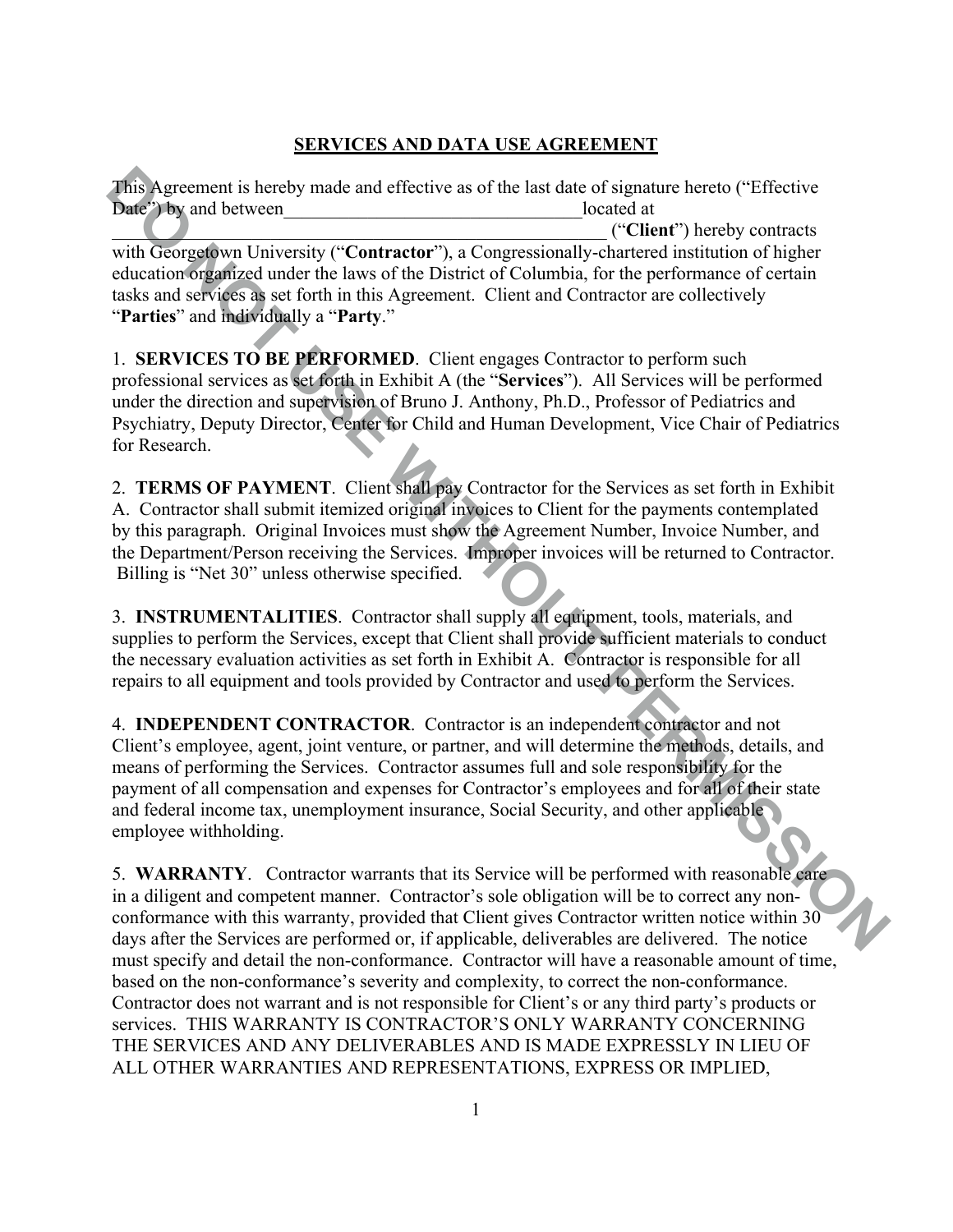## INCLUDING ANY IMPLIED WARRANTIES OF MERCHANTABILITY, FITNESS FOR A PARTICULAR PURPOSE, OR OTHERWISE, ALL OF WHICH ARE HEREBY DISCLAIMED.

**PARTIME TOWATE THE CONDUST IN A SET OF WITH PART PARTIME TO THE PARTIME TO THE CONDUCT SURFACT IN A SECTION IN A SECTION IN A SECTION IN A SECTION IN A SECTION IN A SECTION IN A SECTION IN A SECTION POINT ON THE CALCULATI** 6. **INTELLECTUAL PROPERTY RIGHTS**. Upon full payment of all amounts due to Contractor in connection with this Agreement, all right, title, and interest in any deliverables set forth in Exhibit A will become Client's sole and exclusive property, except as set forth below. Contractor and/or Contractor's employees, in accordance with Contractor's Intellectual Property Policies, will retain sole and exclusive ownership of all right, title, and interest in and to Contractor's or its employees' intellectual property including, without limitation, the MBLS (defined in Exhibit A), other surveys that will be used to conduct the work hereunder , evaluation tools, other assessment tools, techniques, patents, patent applications, trademarks and copyrights, work papers, any and all proprietary information, processes, methodologies, known how and software ("**Contractor Property**"), all including such information as existed prior to the delivery of the Services and, to the extent such information is of general application, anything which Contractor or its employees may discover, create, or develop during the performance of the Services. To the extent that the deliverables contain Contractor Property, Contractor grants Client a non-exclusive, non-assignable, royalty-free license to use it in connection with the deliverables and the subject of the Agreement and for no other or further use without Contractor's express, prior written consent. Further, Contractor shall receive a non-exclusive, royalty-free license to use the data generated hereunder that includes Client data for its internal research and academic purposes.

7. **COMPLIANCE WITH PRIVACY LAWS**. In performing its work under the terms of this Agreement, the Parties shall abide by all applicable laws regarding privacy of information including, but not limited to, the Health Insurance Portability and Accountability Act, as well Contractor's own applicable policies concerning such laws.

8. **CONFIDENTIALITY**. With respect to any information supplied by a Party in connection with this Agreement and designated by the Party as confidential, or which the other Party should reasonably believe is confidential based on its subject matter or the circumstances of its disclosure ("**Confidential Information**"), the other Party agrees to protect the Confidential Information for a period of three (3) years from the date of such disclosure in a reasonable and appropriate manner; to use the Confidential Information only to perform its obligations under this Agreement and for no other purpose; and not to furnish the Confidential Information to any person other than officers, directors, or employees of the Parties hereto without the prior written approval of the other Party. "Confidential information" shall not include information that is: (i) publicly known; (ii) already known to the recipient; (iii) lawfully disclosed to a third party; (iv) independently developed; or (v) disclosed pursuant to legal requirement or order.

9. **AUTHORITY**. The Parties agree that they will have no authority to bind each other by any representation to any third party, through any contractual or other legal or equitable obligations. The Parties agree to avoid any and all actions or words that would create the false impression that either is an employee or agent of the other.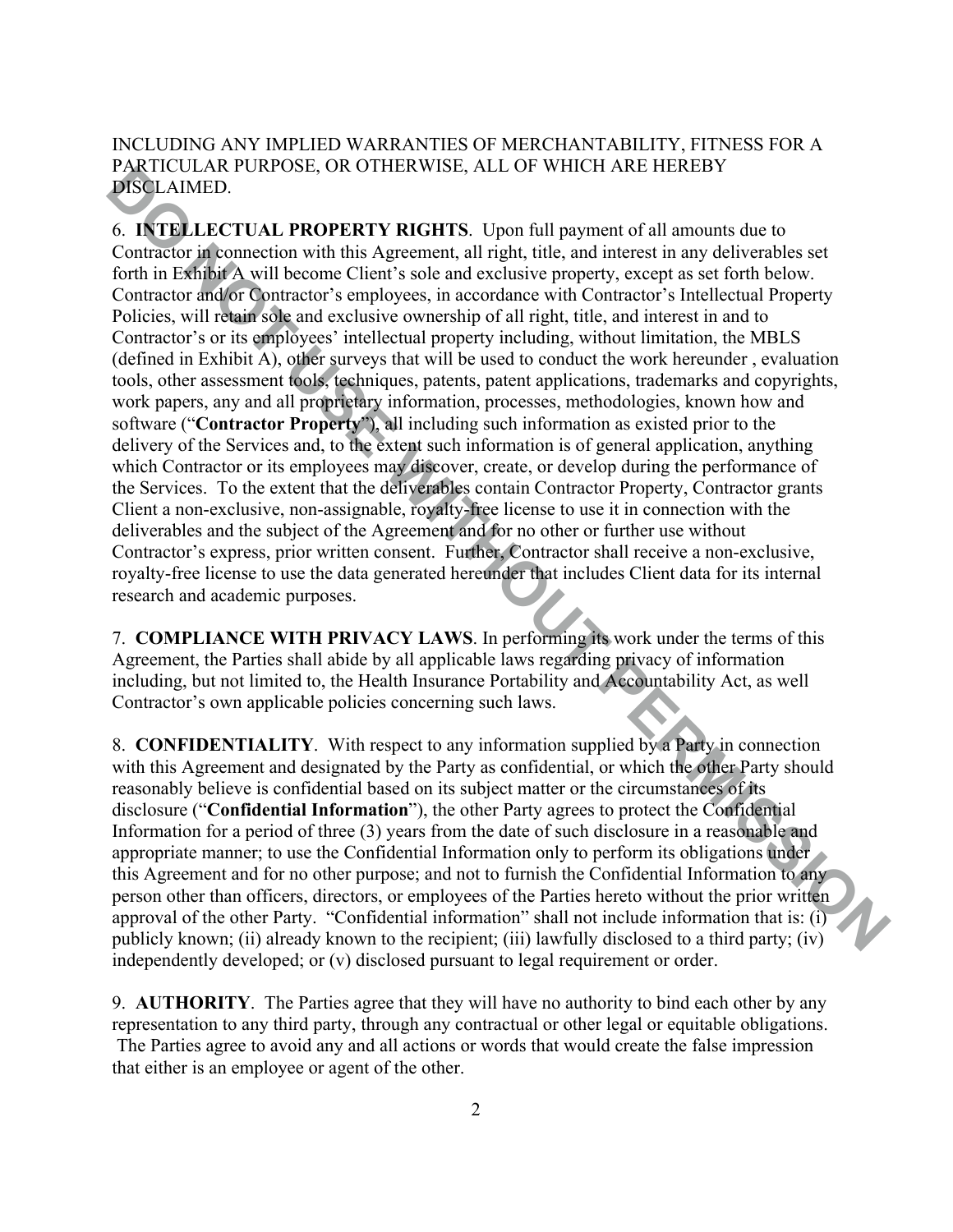**DO NOTEWAY ATTONY.** COMINED THE UNIT (SIGNER), and the sumption and the summation of the summation in the summation of the summation and the summation and the summation and the summation and the summation and the summatio 10. **INDEMNIFICATION**. Contractor agrees to indemnify, defend, and hold harmless Client and its officers, directors, and employees from and against all claims, demands, liabilities, suits, damages, costs, and expenses of every kind and description, including penalties and reasonable attorney's fees, proximately resulting from any negligent act or omission of Contractor or its officers, directors, or employees, or from any breach by Contractor of any obligation, representations, or warranties under this Agreement. Client agrees to indemnify, defend, and hold harmless Contractor and its officers, directors and employees from and against all claims, demands, liabilities, suits, damages, costs, and expenses of every kind and description, including penalties and reasonable attorney's fees, proximately resulting from any negligent act or omission of Client or its officers, directors, or employees, or from any breach by Client of any obligation, representations, or warranties under this Agreement.

Notwithstanding the foregoing, in no event shall Client or Contractor or their respective officers, agents, or employees be liable for loss of profits or for indirect, special, incidental, or consequential damages, arising out of or related to the performance of this Agreement.

11. **LIABILITY & INSURANCE**. Contractor shall maintain, unless otherwise specified, comprehensive general liability insurance in the amount of at least \$1,000,000 combined single limit per occurrence/\$2,000,000 aggregate, worker's compensation coverage including employer's liability, in accordance with all District of Columbia statutory requirements, and professional liability insurance with \$1,000,000 per claim limit throughout the performance of this Agreement. A certificate evidencing such coverage shall be made available to Client upon request.

12. **AMENDMENT AND ENTIRE UNDERSTANDING**. This Agreement constitutes the entire understanding between the Parties with respect to the subject matter hereof and may not be amended, modified, extended, or renewed except by a written agreement of the Parties.

13. **GOVERNING LAW**. This Agreement shall be governed by and construed under the laws of the District of Columbia, which shall be the forum for any lawsuits arising from or incident to this Agreement.

14. **TERM AND TERMINATION**. This Agreement shall be effective on the date it is fully executed by both Parties and shall remain in effect for a term of one (1) year from the Effective Date unless earlier terminated in accordance with this provision. This Agreement may not be terminated earlier (except for cause) without thirty (30) days prior written notice from one Party to the other. All provisions related to indemnification, use of marks, confidentiality, and rights in intellectual property shall survive the termination of this Agreement. Client shall be responsible for all expenses incurred up to and through the date of termination.

15. **SEVERABILITY**. The terms of this Agreement are severable such that if any term or provision is declared to a court of competent jurisdiction to be illegal, void, or unenforceable, the remainder of the provisions shall continue to be valid and enforceable.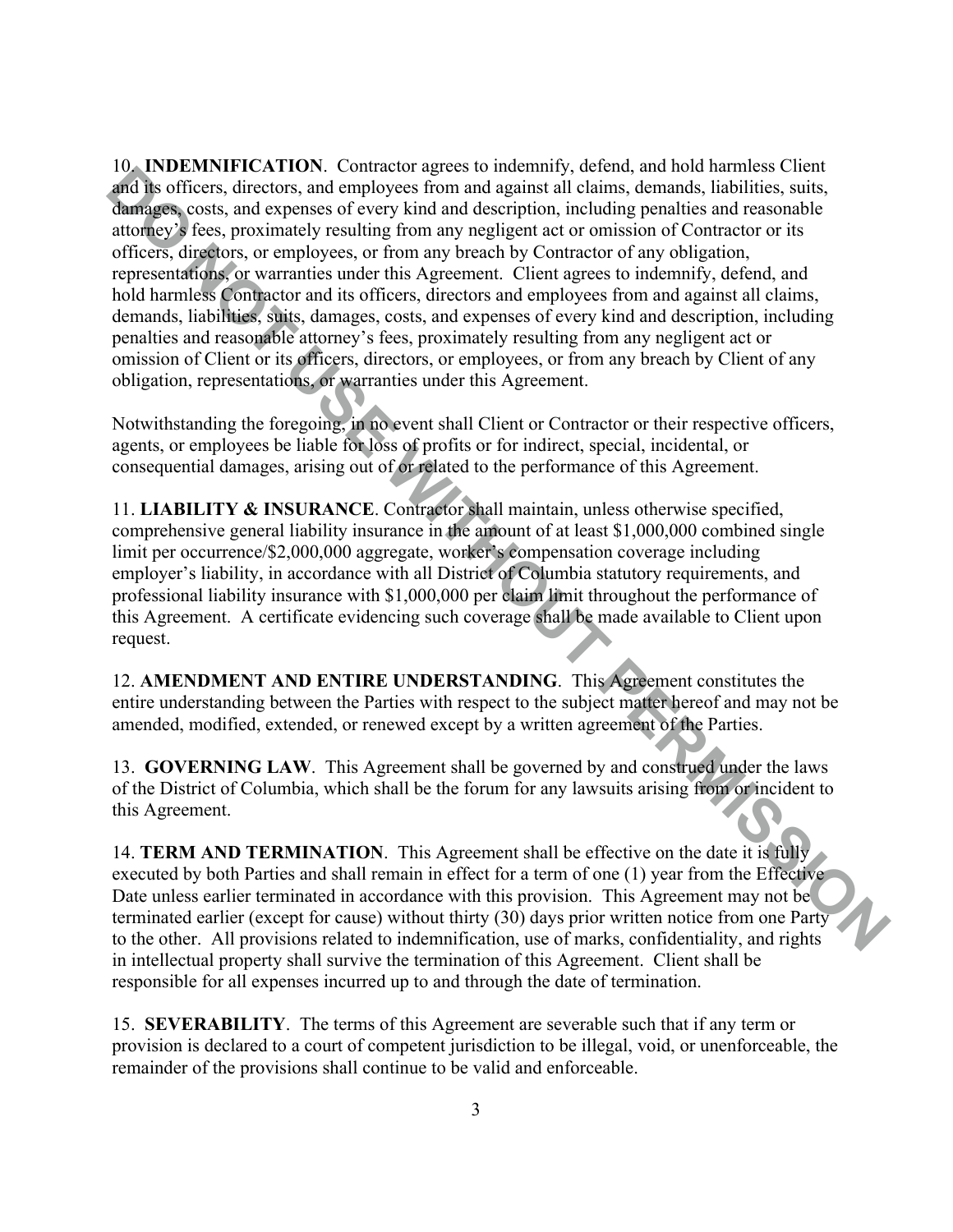16. **ASSIGNMENT**. Neither Party shall assign this Agreement or any right or obligation hereunder without the prior written consent of the other Party.

17. **TRADEMARKS**. Neither Party shall use the other Party's names or trademarks without the other Party's prior written consent, including but not limited to use in client lists and promotional materials.

18. **FORCE MAJEURE**. Neither Client nor Contractor shall be responsible for any failure or delay in the performance of any obligations under this Agreement to the extent that failure is caused by Force Majeure including acts of God, flood, fire, labor disputes, riots or civil commotions, litigation, acts of terrorism, war, or act of any foreign nation, power of government, or governmental agency or authority; or acts or omissions of the other Party; or non-delivery or delays in delivery by any other supplier of goods or services deliverable under this Agreement.

19. **NOTICES**: Any communications and notices related to this Agreement should be addressed to the following offices:

For Consultant:

*Development*<br>
Income Psychiatry<br>
Lescent Psychiatry<br>
Development Bruno J. Anthony, Ph.D. Professor of Pediatrics and Psychiatry Deputy Director, Center for Child and Human Development Director of Research, Child and Adolescent Psychiatry

With copies to:

Georgetown University Medical Center Chief Financial Officer 2121 Wisconsin Avenue, N.W., 4th Floor Box 571403 Washington, D.C. 20057

and

Georgetown University Office of the University Counsel 202 Healy Hall Box 571246  $37<sup>th</sup>$  & O Streets N.W. Washington, D.C. 20057

For Client: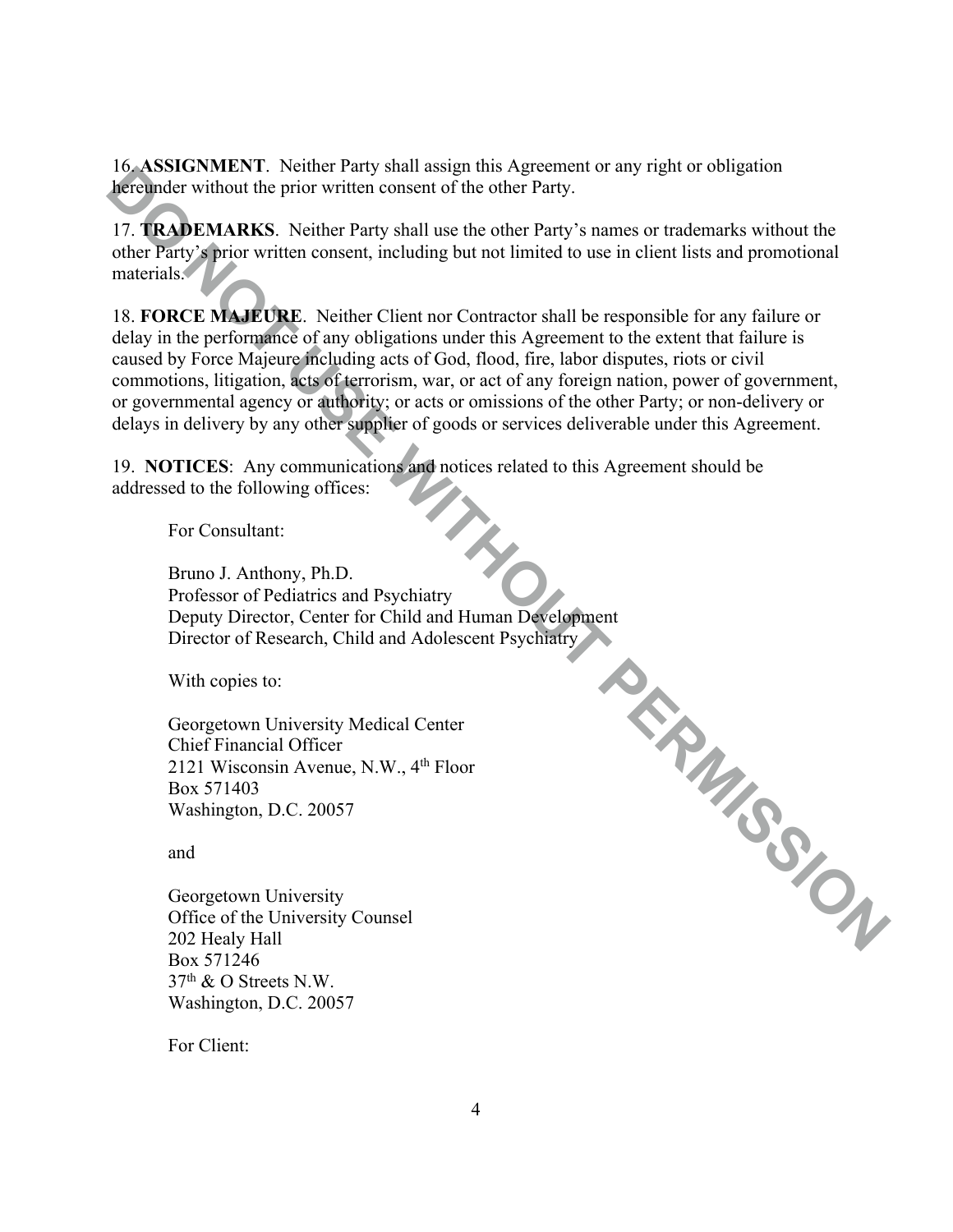| [insert address]            |  |  |
|-----------------------------|--|--|
| DONOTUSE WITHOUT PERMISSIUM |  |  |
|                             |  |  |
|                             |  |  |
|                             |  |  |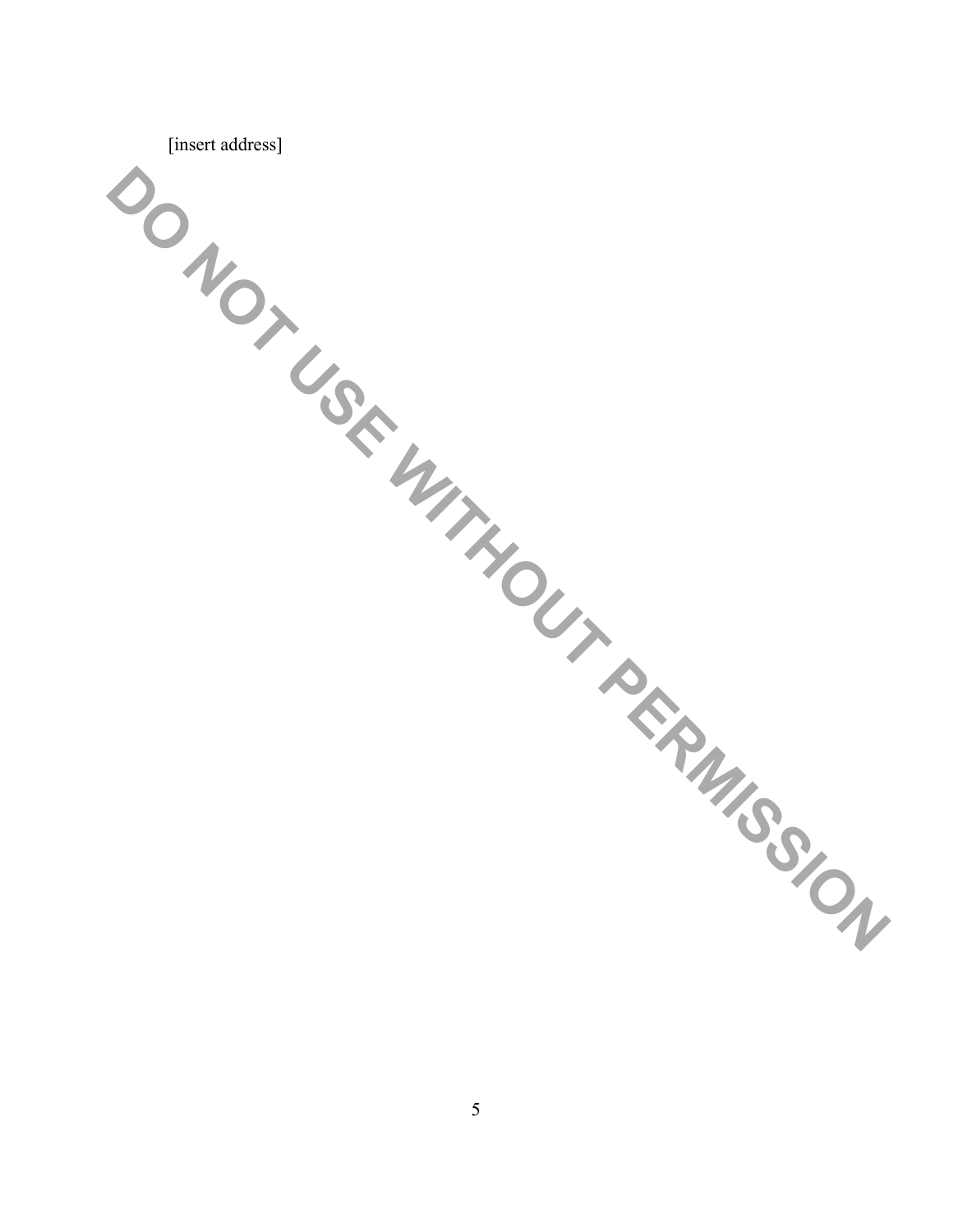In witness whereof, the Parties have executed this Agreement by and through their respective representatives as of the dates set forth below.

| representatives as of the dates set form below. |                      |
|-------------------------------------------------|----------------------|
| <b>GEORGETOWN UNIVERSITY</b>                    | <b>CLIENT</b>        |
| Mary Glasscock, Chief Business Officer          | Printed Name & Title |
| Georgetown University Medical Center            |                      |
| Signature                                       | Signature            |
| Date                                            | Date                 |
|                                                 | ITHOUT PERMISSION    |
|                                                 |                      |
|                                                 |                      |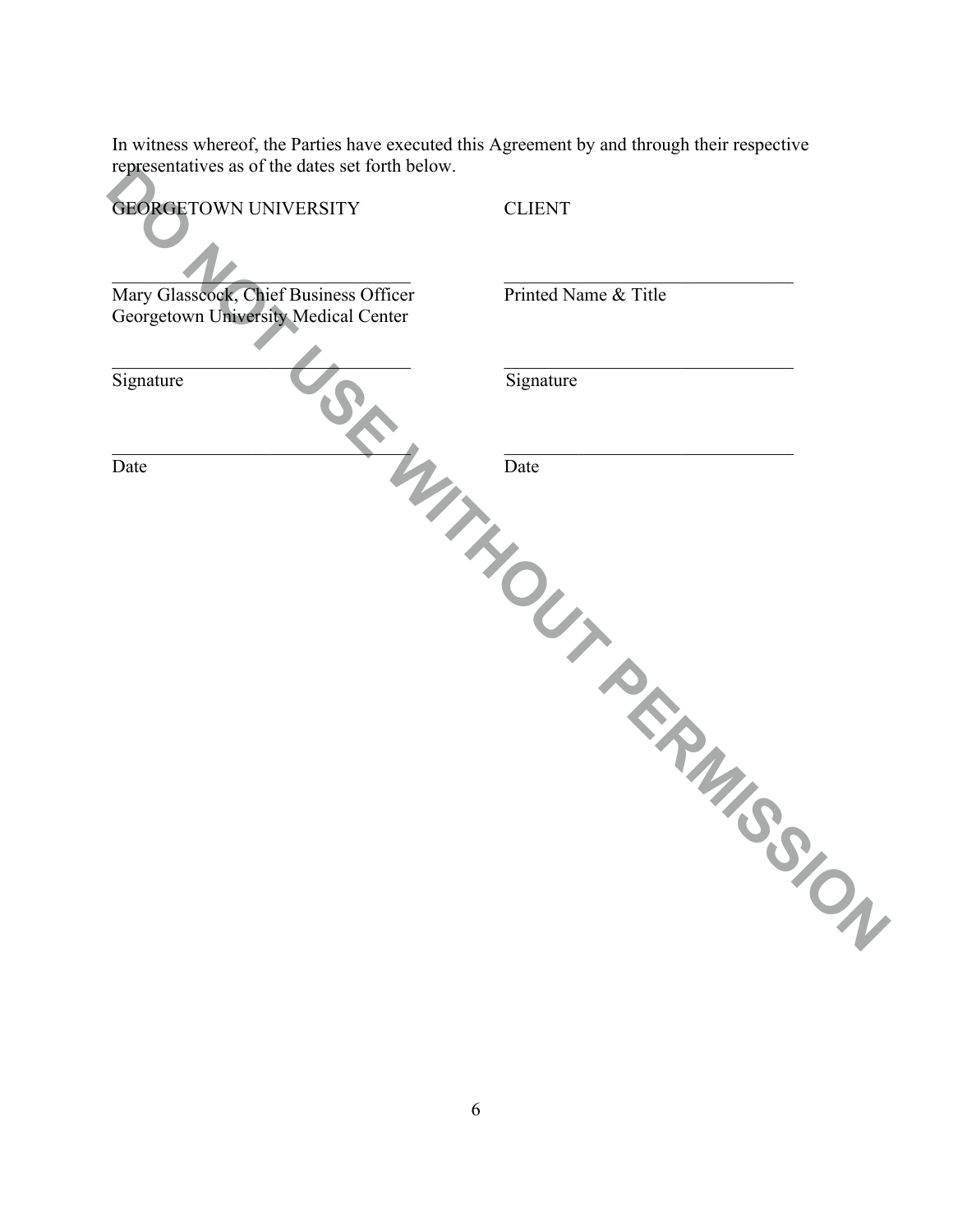#### EXHIBIT A TO INDEPENDENT CONTRACTOR AGREEMENT

1. DESCRIPTION OF SERVICES: Contractor shall perform the following services for Client pursuant to this Agreement ("Services") for the cost set forth below:

**DO NOTE/ENSIGNS TO CONTRACT ON NOTE AND CONTRACT CONTRACT (DEVICES)**<br> **DO NOTE/ENSIGNS TO CONTRACT CONTRACT (DEVICES)**<br>
The Georgeleow Control Beneficial and Human Developed evaluation surveys to<br>
Unitary Agreement ("Serv The Georgetown Center for Child and Human Development has developed evaluation surveys to evaluate the impact of Mental Health First Aid (MHFA) training. These instruments, here termed the Georgetown *Mental Health Beliefs and Literacy Scale (MBLS)*, measure the *immediate* and *longer-term impact* of training, by assessing trainee self-reports of attitudes, and beliefs about mental health and MHFA as well as intentions to perform and actual performance of MHFA behaviors and knowledge of mental health. The MBLS includes four surveys, including a version completed prior to training (Pre) and shortly following training (Post) as well as Follow-up versions to be completed 3 and 6 months following training. All the questionnaires are identical for evaluation of the Youth and Adult trainings. The MBLS and comprising surveys are background intellectual property owned by Georgetown University.

Through this agreement, Georgetown, the Contractor, will permit access to either the paper version of the surveys or the online survey administration system for individuals being trained in MHFA or other mental health promotion activities by the Client. The Client may choose to use the entire survey or one or more of the reliable modules included in the survey: Knowledge of Mental Health, Self-confidence, Attitudes and Beliefs, Cues to Action- Signs and Symptoms, or Behaviors--MHFA-related Actions. Also, the Clients may choose to use all the surveys in their evaluation, only the Pre and Post surveys, or the Pre, Post and one of the follow-up surveys (3 month, 6 month). Below, the costs for different service options are described.

The Deliverables to Client include the compilation of third party responses in response to surveys provided by Georgetown University, and/or an analysis report that will be provided by Georgetown, and/or other services as surveys provided by Georgetown University, and/or an analysis report that will be provided by Georgetown, and/or other services as listed per the Option chosen below.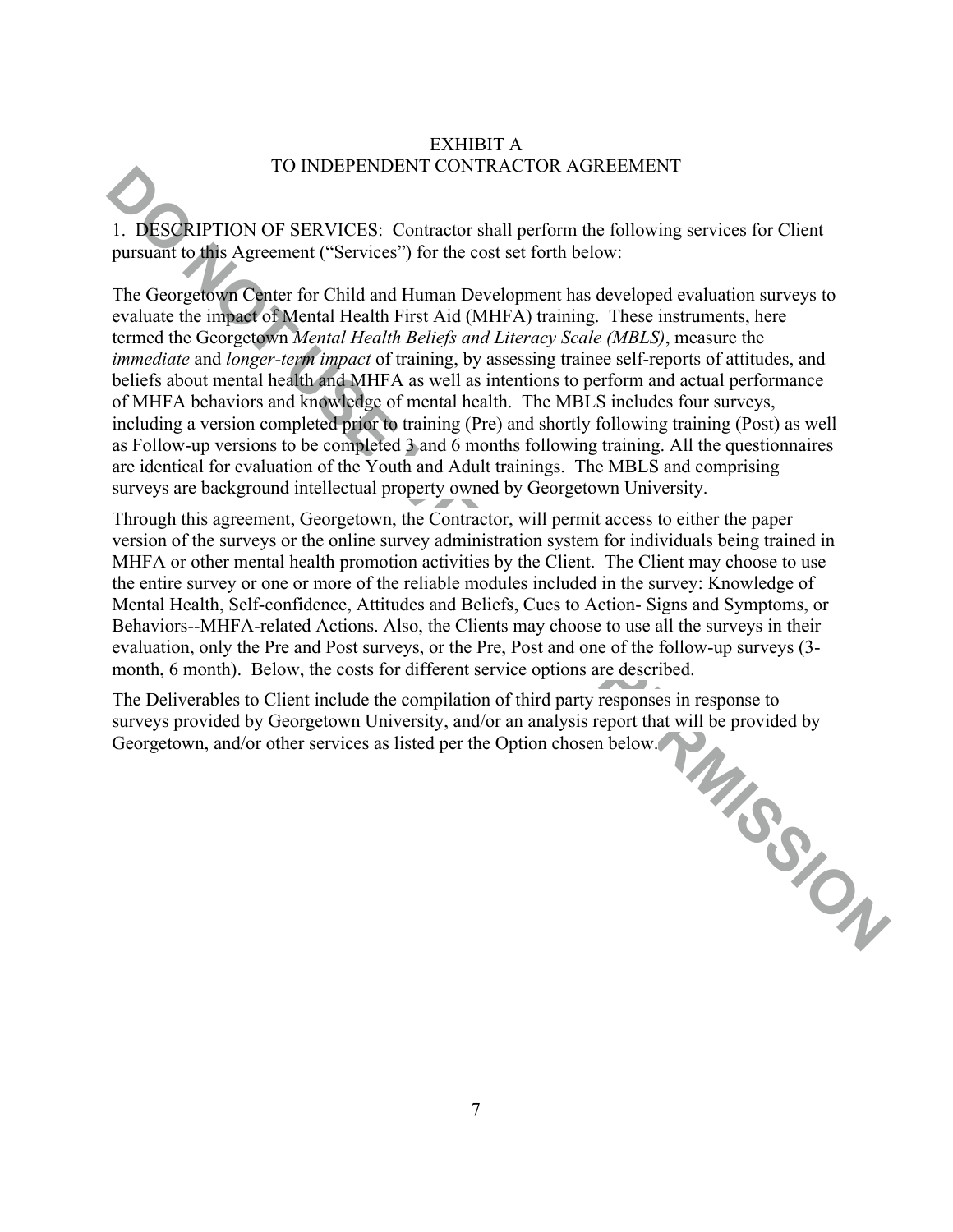#### **Option 1: Base Service: MBLS Online Administration System**

| Service Description: The Client will provide Georgetown with emails for individuals registered<br>to participate in an MHFA course. Georgetown will then send email requests to those<br>individuals to participate in the evaluation. The email will include a link to access the online<br>survey administration system. When potential participants log onto the Qualtrics site, they will<br>read a description of the evaluation and what is required of them as well as an Informed Consent<br>Script for an Anonymous Survey. If willing to complete the surveys, participants then complete<br>an electronic consent. Trainee evaluation data will be identified through a code devised to meet<br>Client needs. Contractor will supply the Client with a spreadsheet (CSV) of data collected on a<br>schedule determined through consultation with the Client. |                                                                                                                                                                 |                              |                                |                                   |  |
|-------------------------------------------------------------------------------------------------------------------------------------------------------------------------------------------------------------------------------------------------------------------------------------------------------------------------------------------------------------------------------------------------------------------------------------------------------------------------------------------------------------------------------------------------------------------------------------------------------------------------------------------------------------------------------------------------------------------------------------------------------------------------------------------------------------------------------------------------------------------------|-----------------------------------------------------------------------------------------------------------------------------------------------------------------|------------------------------|--------------------------------|-----------------------------------|--|
| <b>Yearly Cost of Service:</b><br><b>Service Component</b>                                                                                                                                                                                                                                                                                                                                                                                                                                                                                                                                                                                                                                                                                                                                                                                                              | <b>Description</b>                                                                                                                                              | <b>Full Survey</b><br>Charge | Module<br>Charge               | <b>Check</b><br><b>Selections</b> |  |
| Maintenance of<br>Online Survey<br>System                                                                                                                                                                                                                                                                                                                                                                                                                                                                                                                                                                                                                                                                                                                                                                                                                               | The online survey system uses<br>a Qualtrics platform, which<br>GUCCHD maintains with a<br>site license.                                                        | \$200 Yearly                 | \$50 (per<br>module)<br>yearly |                                   |  |
| Technical support for<br>survey<br>administration                                                                                                                                                                                                                                                                                                                                                                                                                                                                                                                                                                                                                                                                                                                                                                                                                       | Creation and cleaning of email<br>panel for each training by<br>GUCCHD staff and reminder<br>emails (up to 3) for each of the<br>surveys.                       | \$50~per<br>Training         | \$50 training                  |                                   |  |
| Data File preparation                                                                                                                                                                                                                                                                                                                                                                                                                                                                                                                                                                                                                                                                                                                                                                                                                                                   | Developing Client specific<br>data file (CSV) format and<br>codebook through initial<br>consultation with evaluation<br>leads and creating and sending<br>file. | \$150                        | $\overline{$75}$               |                                   |  |
|                                                                                                                                                                                                                                                                                                                                                                                                                                                                                                                                                                                                                                                                                                                                                                                                                                                                         |                                                                                                                                                                 |                              |                                | RALGO TON                         |  |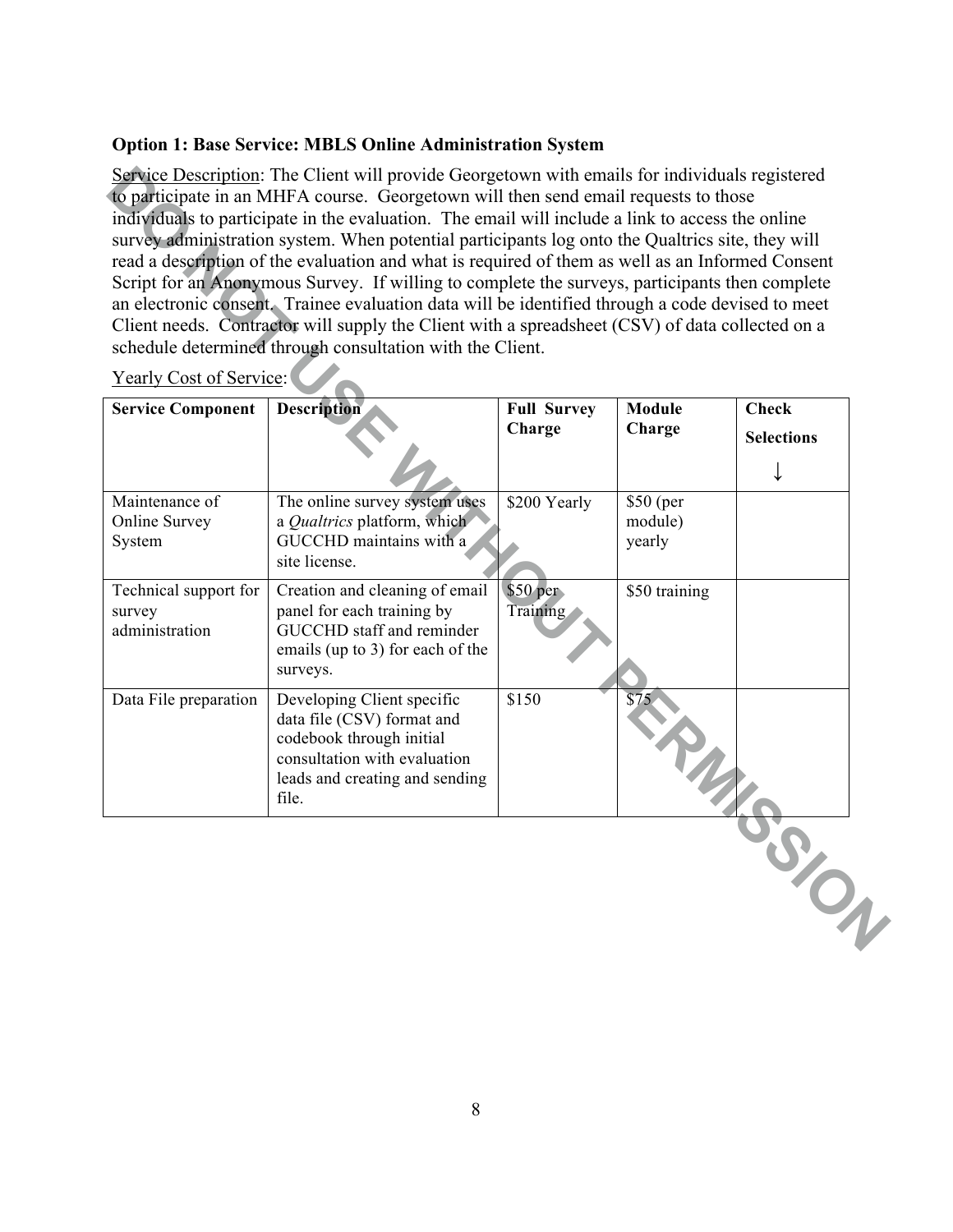#### **Option 2: Extended Service: MBLS Online Administration System**

# Service Description:

| <b>Option 2: Extended Service: MBLS Online Administration System</b>                                                                                                                                                                                                                                                                                                                                                                                                                                                                                                                                                                                                                                                                                                                                                                                                                                                                                                                                                                                                                             |                                                                                                                                           |                       |                                |                   |  |
|--------------------------------------------------------------------------------------------------------------------------------------------------------------------------------------------------------------------------------------------------------------------------------------------------------------------------------------------------------------------------------------------------------------------------------------------------------------------------------------------------------------------------------------------------------------------------------------------------------------------------------------------------------------------------------------------------------------------------------------------------------------------------------------------------------------------------------------------------------------------------------------------------------------------------------------------------------------------------------------------------------------------------------------------------------------------------------------------------|-------------------------------------------------------------------------------------------------------------------------------------------|-----------------------|--------------------------------|-------------------|--|
| <b>Service Description:</b>                                                                                                                                                                                                                                                                                                                                                                                                                                                                                                                                                                                                                                                                                                                                                                                                                                                                                                                                                                                                                                                                      |                                                                                                                                           |                       |                                |                   |  |
| The Client will provide Georgetown with emails for individuals registered to participate in an<br>MHFA course. Georgetown will then send email requests to those individuals to participate in<br>the evaluation. The email will include a link to access the online survey administration system.<br>When potential participants log onto the Qualtrics site, they will read a description of the<br>evaluation and what is required of them as well as an Informed Consent Script for an<br>Anonymous Survey. If willing to complete the surveys, participants then complete an electronic<br>consent. Trainee evaluation data will be identified through a code devised to meet Client needs.<br>In this option, the Contractor will format the CSV file for more easy merging into statistical<br>programs by Client (e.g., clarification of variables, data file editing). If chosen by Client,<br>Contractor will produce a standard or extended report with an agreed upon schedule and format,<br>providing descriptive data (Standard) or more extensively analyzed results (Extended). |                                                                                                                                           |                       |                                |                   |  |
| <b>Yearly Cost of Service:</b>                                                                                                                                                                                                                                                                                                                                                                                                                                                                                                                                                                                                                                                                                                                                                                                                                                                                                                                                                                                                                                                                   |                                                                                                                                           |                       |                                |                   |  |
| <b>Service Component</b>                                                                                                                                                                                                                                                                                                                                                                                                                                                                                                                                                                                                                                                                                                                                                                                                                                                                                                                                                                                                                                                                         | Description                                                                                                                               | Charge                | <b>Module</b><br>Charge        | <b>Check</b>      |  |
|                                                                                                                                                                                                                                                                                                                                                                                                                                                                                                                                                                                                                                                                                                                                                                                                                                                                                                                                                                                                                                                                                                  |                                                                                                                                           |                       |                                | <b>Selections</b> |  |
| Maintenance of<br>Online Survey<br>System                                                                                                                                                                                                                                                                                                                                                                                                                                                                                                                                                                                                                                                                                                                                                                                                                                                                                                                                                                                                                                                        | The online survey system uses<br>a Qualtrics platform, which<br>GUCCHD maintains with a<br>site license.                                  | \$200 Yearly          | \$50 (per<br>module)<br>yearly |                   |  |
| <b>Technical Support</b><br>For Survey<br>Administration                                                                                                                                                                                                                                                                                                                                                                                                                                                                                                                                                                                                                                                                                                                                                                                                                                                                                                                                                                                                                                         | Creation and cleaning of email<br>panel for each training by<br>GUCCHD staff and reminder<br>emails (up to 3) for each of the<br>surveys. | $$50$ per<br>Training | \$50 training                  |                   |  |
| Data File<br>Preparation                                                                                                                                                                                                                                                                                                                                                                                                                                                                                                                                                                                                                                                                                                                                                                                                                                                                                                                                                                                                                                                                         | Edit data file with standard<br>variable names and formatting<br>modified codebook to allow<br>easy transfer to statistical<br>packages   | \$225                 | \$150                          |                   |  |
| <b>Standard Report</b>                                                                                                                                                                                                                                                                                                                                                                                                                                                                                                                                                                                                                                                                                                                                                                                                                                                                                                                                                                                                                                                                           | Preparation of standard report<br>detailing construct<br>performance for each survey<br>(pre, post, 3-month and 6<br>month follow-up).    | \$225 per<br>report   | \$150 per<br>report            |                   |  |
| <b>Extended Report</b>                                                                                                                                                                                                                                                                                                                                                                                                                                                                                                                                                                                                                                                                                                                                                                                                                                                                                                                                                                                                                                                                           | Preparation of extended report<br>detailing construct<br>performance for each survey<br>(pre, post, 3-month and 6                         | \$400 per<br>report   | $$200$ per<br>report           |                   |  |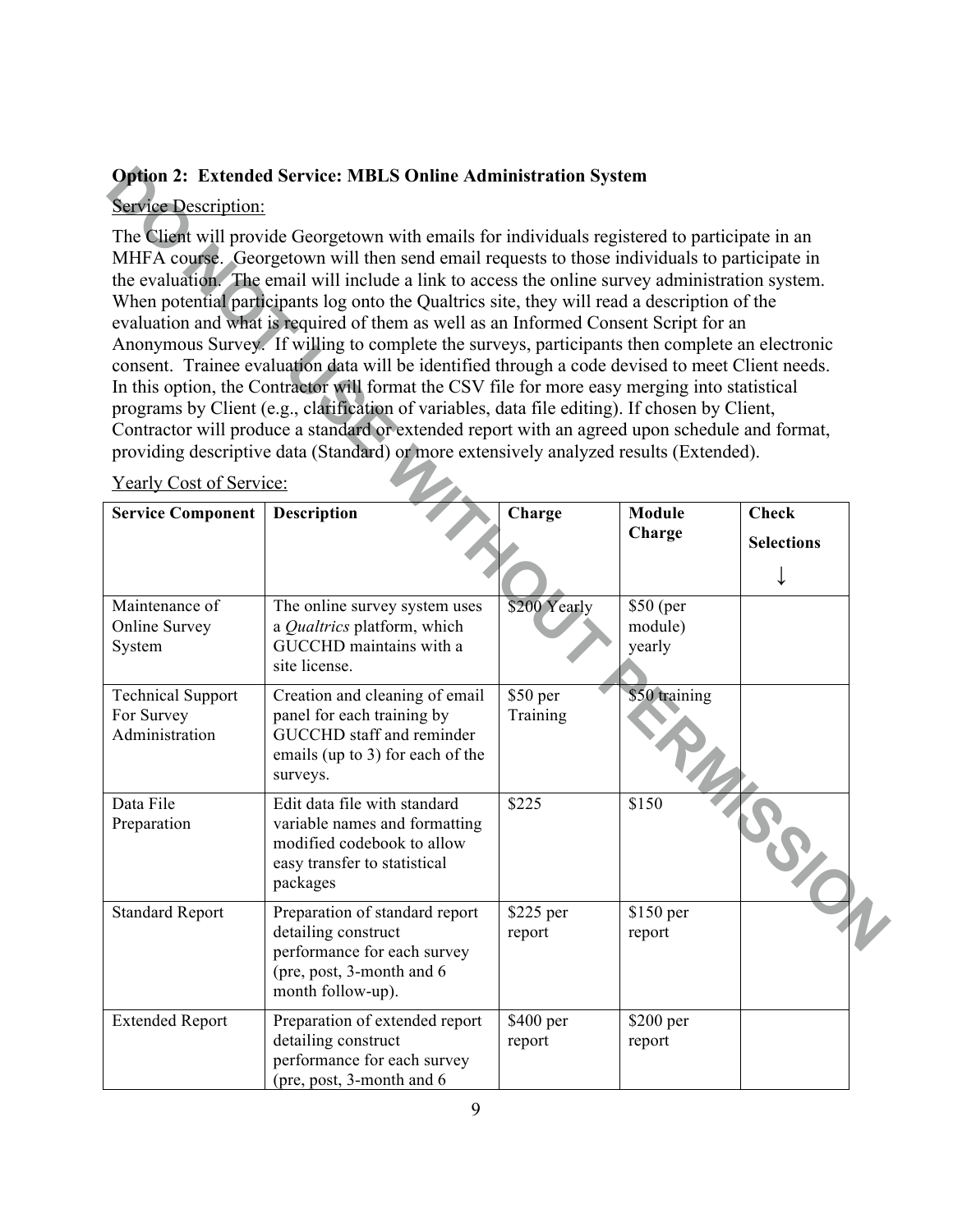| month follow-up), statistical<br>differences between surveys |  |  |
|--------------------------------------------------------------|--|--|
| and comparison with national<br>data set.                    |  |  |

### **Option 3: Adaptation of tools and psychometric analysis: MBLS Online Administration System**

### **Service Description:**

### Yearly Cost of Service

# **Option 4: Licensed use of MBLS**

#### Service Description

|                                                                                                                                                                                                                                                                                                                                                                                      | and comparison with national<br>data set.                                                                                                                                                                                                                                                  |                                                  |                                             |                   |  |  |  |  |
|--------------------------------------------------------------------------------------------------------------------------------------------------------------------------------------------------------------------------------------------------------------------------------------------------------------------------------------------------------------------------------------|--------------------------------------------------------------------------------------------------------------------------------------------------------------------------------------------------------------------------------------------------------------------------------------------|--------------------------------------------------|---------------------------------------------|-------------------|--|--|--|--|
| Option 3: Adaptation of tools and psychometric analysis: MBLS Online Administration<br><b>System</b>                                                                                                                                                                                                                                                                                 |                                                                                                                                                                                                                                                                                            |                                                  |                                             |                   |  |  |  |  |
| <b>Service Description:</b>                                                                                                                                                                                                                                                                                                                                                          |                                                                                                                                                                                                                                                                                            |                                                  |                                             |                   |  |  |  |  |
|                                                                                                                                                                                                                                                                                                                                                                                      | Contractor will provide adaption of tools to cater to specific needs of Client, including<br>translation to a language other than English or versions specific to populations or settings. If<br>needed, Contractor will conduct studies to examine reliability/validity of adapted tools. |                                                  |                                             |                   |  |  |  |  |
| <b>Yearly Cost of Service</b>                                                                                                                                                                                                                                                                                                                                                        |                                                                                                                                                                                                                                                                                            |                                                  |                                             |                   |  |  |  |  |
|                                                                                                                                                                                                                                                                                                                                                                                      | Cost based on nature of service and negotiated with client                                                                                                                                                                                                                                 |                                                  |                                             |                   |  |  |  |  |
| <b>Option 4: Licensed use of MBLS</b><br><b>Service Description</b><br>Contractor, will permit provide paper version of the surveys and/or the online survey<br>administration system to Client. Client will supply the Contractor with a spreadsheet (CSV) of<br>data collected on a schedule determined through consultation with the Contractor.<br><b>Yearly Cost of Service</b> |                                                                                                                                                                                                                                                                                            |                                                  |                                             |                   |  |  |  |  |
|                                                                                                                                                                                                                                                                                                                                                                                      |                                                                                                                                                                                                                                                                                            |                                                  |                                             |                   |  |  |  |  |
| <b>Service Component</b>                                                                                                                                                                                                                                                                                                                                                             | <b>Description</b>                                                                                                                                                                                                                                                                         | <b>Full Survey</b>                               | <b>Module</b>                               | <b>Check</b>      |  |  |  |  |
|                                                                                                                                                                                                                                                                                                                                                                                      |                                                                                                                                                                                                                                                                                            | Charge                                           | <b>Charge</b>                               | <b>Selections</b> |  |  |  |  |
| <b>Limited License</b><br>1 digital copy of<br>print version<br>supplied                                                                                                                                                                                                                                                                                                             | Permission to use MBLS on a<br>per administration basis -<br>Print version supplied                                                                                                                                                                                                        | \$1.50 per<br>administration<br>of entire survey | \$0.30 per<br>administration<br>of a module |                   |  |  |  |  |
| <b>Limited License</b><br>1 digital copy of<br>print version and<br>copy of Qualtrics<br>survey system                                                                                                                                                                                                                                                                               | Permission to use MBLS on a<br>per administration basis-<br>digital copy and Qualtrics<br>survey system supplied                                                                                                                                                                           | \$1.60 per<br>administration<br>of entire survey | \$0.35 per<br>administration<br>of a module |                   |  |  |  |  |

### Yearly Cost of Service